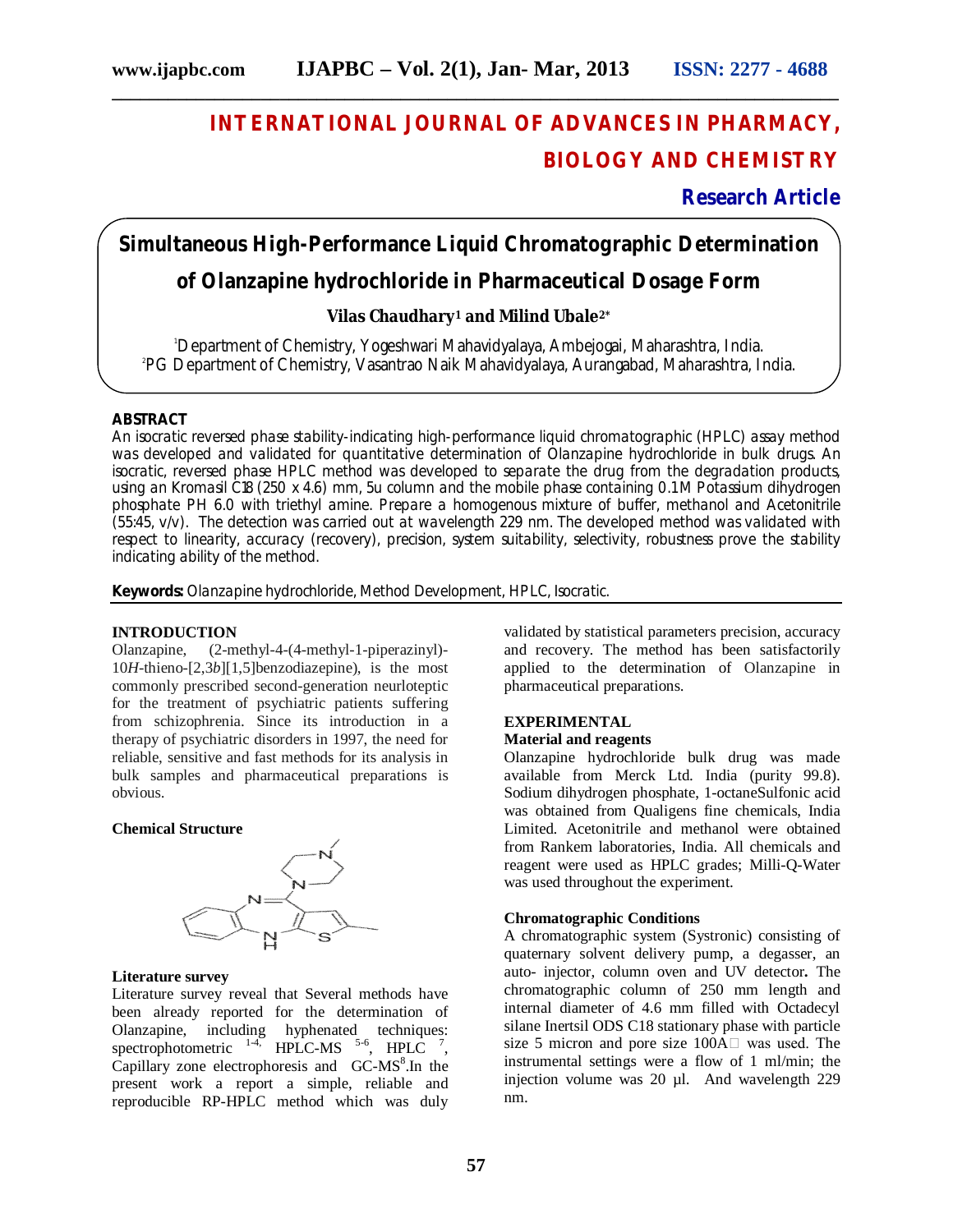**\_\_\_\_\_\_\_\_\_\_\_\_\_\_\_\_\_\_\_\_\_\_\_\_\_\_\_\_\_\_\_\_\_\_\_\_\_\_\_\_\_\_\_\_\_\_\_\_\_\_\_\_\_\_\_\_\_\_\_\_\_\_\_\_\_\_\_\_\_\_\_\_\_\_\_\_\_\_**

#### **Mobile Phase**

The mobile phases containing 0.1 M Potassium dihydrogen phosphate pH 6.0 with triethyl amine were prepared. Homogenous mixture of buffer, methanol and acetonitrile (55:45, v/v) were also prepared.

#### **Preparation of Standard stock solutions**

Standard stock solutions of 1000 ppm of Olanzapine hydrochloride in mobile phase were prepared in volumetric flasks.

#### **Sample solution**

1000 ppm of Olanzapine hydrochloride in 100ml calibrated flask diluted with mobile phase <sup>9-10</sup>

#### **Selectivity**

Selectivity is the ability of the method to assess unequivocally the analyte in the presence of components, which may be expected to be present. Typically, these might include degradants, matrix etc. The selectivity of the developed LC method for Olanzapine hydrochloride was carried out in the presence of its degradation products. Stress studies were performed for Olanzapine hydrochloride bulk drug to provide an indication of the stability indicating property and selectivity of the proposed method. Intentional degradation was attempted to stress condition exposing it with acid (0.5 N Hydrochloric acid) Fig-3, alkali (0.1N NaOH) Fig-4, hydrogen peroxide (30%), heat (80 $^{\circ}$ C), to evaluate the ability of the proposed method to separate Olanzapine hydrochloride from its degraded products. For heat study, study period was 5days where as for acid, oxidation 48 hr and for base 2 hour. Assay studies were carried out for stress samples against Olanzapine hydrochloride reference standard and the mass balance ( $%$  assay +  $%$  sum of all impurities  $+$  % sum of all degraded products) was calculated.

#### **RESULTS AND DISCUSSION**

#### **Optimization of chromatographic conditions**

The main target for the development of chromatographic method was to get the reliable method for the quantification of Olanzapine hydrochloride from bulk drug and which will be also applicable for the degradable products. Initially, we took the effort for the development of HPLC method quantification of standard Olanzapine hydrochloride from bulk. For this purpose, we have used Water nova pack C18(150X4.6)mm,5µ, Kromasil C18(150X4.6)mm,5µ, Inertsil ODS 3V<br>C18(250X4.6)mm.5u and Star ODS-II C18 C18(250X4.6)mm,5µ and Star ODS-II C18  $(250X4.6)$ mm, 5µ and Grace Alpha C18 (250mm x 4.6)mm,5u Out of these used HPLC column, Kromasil C18 (250 x 4.6)mm,5u found to comparatively better and gave the graph with better gaussian shape at retention time 23.48 min. To improve the shape and width of the graph, for the above columns different solvents and buffer taken for trials such as  $0.1M$  KH<sub>2</sub>PO<sub>4</sub> and Acetonitrile  $(60:40,v/v)$  in these trials peak shape is not good, another trials  $0.01M$  Ammonium acetate  $P<sup>H</sup>$ -5.9 and acetonitrile(20:80,v/v) peak shape not found well, trials Acetonitrile and water (80:20, v/v) column temperature  $35^{\circ}$ C peak shape not found good, trials  $K_2HPO_4$ , Methanol and water (10:70:20, v/v/v)column temperature 35  $^{\circ}$ C, trials 1.0gm KH<sub>2</sub>PO<sub>4</sub> and 0.45gm 1-Hexa sulphonic acid sodium salt make P<sup>H</sup>-3.5 Ortho phosphoric acid and methanol $(25:75, v/v)$  peak shape obtained but retention is not good, finally try for 0.1 M Potassium dihydrogen phosphate PH 6.0 with triethyl amine. Prepare a homogenous mixture of buffer, methanol and acetonitrile (55:45, v/v).

#### **Result of forced degradation experiments**

Considerable degradation was not observed in Olanzapine, bulk samples, under stress conditions such acid, thermal stress .Considerable degradation of Olanzapine, and was observed under stress condition such as base and oxidative hydrolysis leads to the formation of some unknown degradation peaks. The mass balance of Olanzapine, in stress samples was close to 100% and moreover, the unaffected assay of Olanzapine, in the Tablets confirms the stability indicating power of the method. The summary of forced degradation studies is given in Table I.

| <b>Stress condition</b>                  | <b>Time</b>        | Assay of active<br>Substance% | <b>Remarks</b>         |
|------------------------------------------|--------------------|-------------------------------|------------------------|
| Acid Hydrolysis (0.5 N HCl)              | 48 Hrs             | 98.45                         | No Degradation         |
| Base Hydrolysis (0.1 N NaOH)             | 2 Hrs              | 82.14                         | Degradation            |
| Oxidation $(30\% \text{ H}, \text{O}_2)$ | 48 Hrs             | 87.54                         | No Degradation         |
| Thermal $(80^{\circ}C)$                  | 5 days             | 99.00                         | No Degradation         |
| Photolytic degradation                   | 1.2Lux million Hrs | 97.89                         | negligible degradation |

**Table I: Summary of Forced degradation results**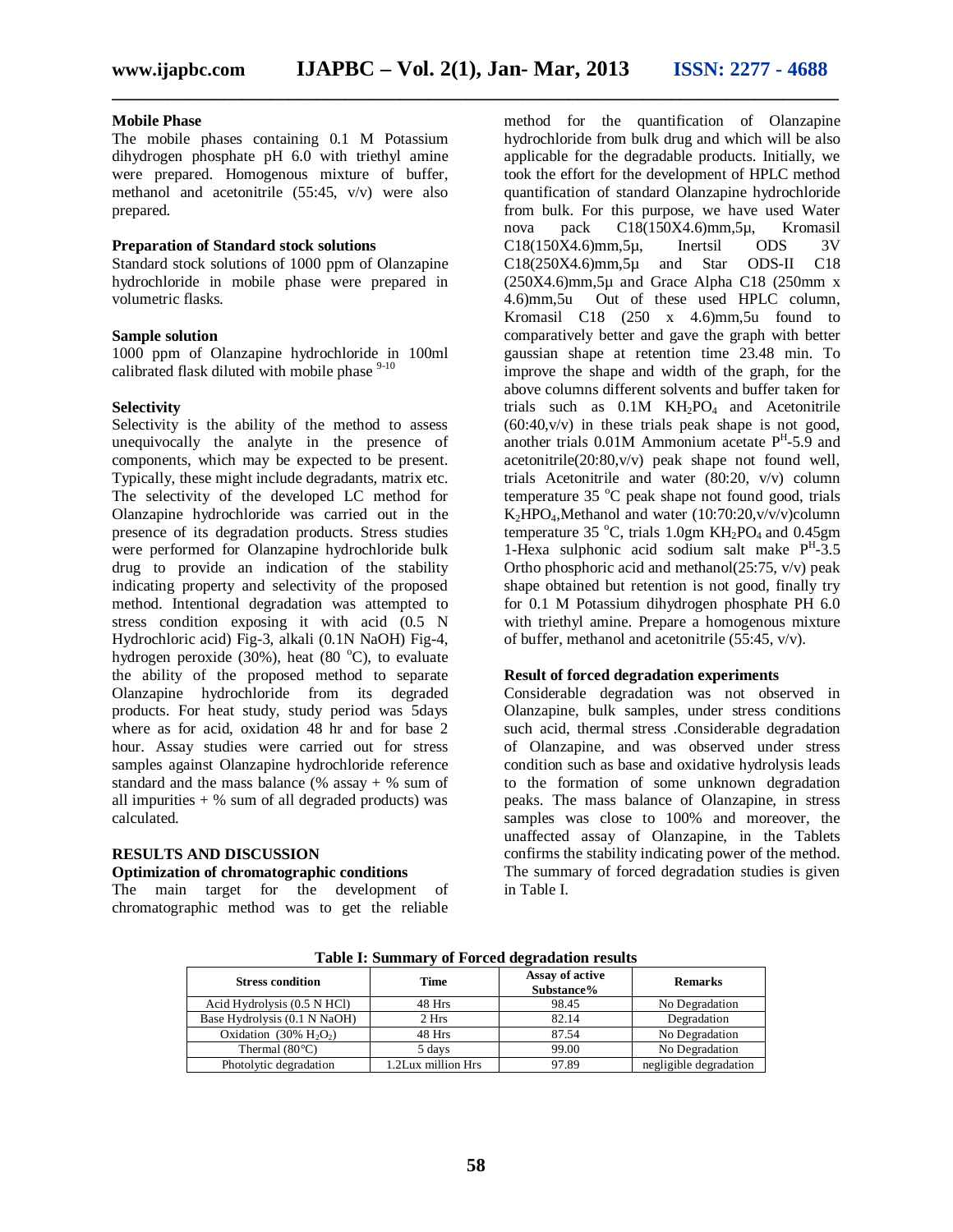# **Method Validation**

#### **System suitability**

For system suitability studies, five replicate injections of acid, base and oxidative degraded solutions were used and the RSD of peak area ratio, resolutions, tailing factor and number of theoretical plates of the peak were calculated. The system suitability results are shown in Table II.

|                          | <b>Table II: System suitability reports</b> |         |            |         |                           |
|--------------------------|---------------------------------------------|---------|------------|---------|---------------------------|
| Compound $(n=3)$         | <b>Retention Time</b>                       | $%$ RSD | <b>USP</b> | tailing | <b>Theoretical plates</b> |
| Olanzapine hydrochloride | 23.48                                       | 0.67    | 1.06       |         | 12200                     |

#### **Precision**

The precision of the method was studied by determining the concentrations of the drug Olanzapine hydrochloride in the tablet for six times.<sup>11</sup> Results obtained of the precision study (Table IV) indicate the reliability of the method (RSD %< 2).

|                                          |           | Table IV. Results of the Emeality study and I recision |                 |                        |
|------------------------------------------|-----------|--------------------------------------------------------|-----------------|------------------------|
| <b>Ingredient</b>                        | Precision | Linearity $(\mu g/ml)$                                 | Slopes* $(n=3)$ | <b>Coefficients of</b> |
|                                          | (% RSD)   |                                                        |                 | correlations           |
| Olanzapine HCl                           | 0.58      | 80-120                                                 | 5421.23         | 0.99971                |
| *Standard deviation shown in parentheses |           |                                                        |                 |                        |

#### **Table IV. Results of the Linearity study and Precision**

**Accuracy (Recovery test)**

The accuracy of an analytical procedure expresses the closeness of agreement between the value, which is accepted either as a conventional true value or an accepted reference value and the value found. Accuracy of the method was studied by recovery experiments. The recovery experiments were performed by adding known amounts of the drugs in the placebo. The recovery was performed at three

levels, 80%, 100% and 120%. The recovery samples were prepared as aforementioned procedure. The solutions were then analyzed, and the percentage recoveries were calculated from the calibration curve. The recovery values for Olanzapine hydrochloride ranged from 100.41% to 100.87% (Table V). The average recoveries of three levels nine determinations for Olanzapine hydrochloride were 100.33- 100.51%.

| Level of Addition (%) | Amount added $(n = 3)$ (ppm) | % Recovery* | % Average recovery^ |
|-----------------------|------------------------------|-------------|---------------------|
| 80                    |                              | 98.44       | 98.47               |
| 100                   | 00                           | 99.45       | 99.14               |
| 20                    | 50                           | 99.78       | 99.88               |

 \* RSD shown in parenthesis.  $^{\circ}$  Average recovery = the average of three levels, nine determinations

#### **Calibration and linearity**

Linearity test solutions for the method were prepared from Olanzapine hydrochloride stock solutions at six concentrations levels from tested from 80% to 120% of the targeted level of the assay concentration<br>Olanzapine hydrochloride. Standard solutions Olanzapine hydrochloride.<br>containing  $80-120 \text{ µg/ml}$  $80-120$   $\mu$ g/ml of Olanzapine hydrochloride in each linearity level were prepared. Linearity solutions were injected in triplicate. The calibration graphs were obtained by plotting peak area verses the concentration data was treated by least-squares linear regression analysis, the calibration graphs were found to be linear in the mentioned concentrations.

#### **Robustness**

To determine the robustness of the developed method experimental condition were purposely altered and

the resolution between Olanzapine hydrochloride and acid degraded product were evaluated. The flow rate of the mobile phase was 1.0 ml/min. To study the effect of flow rate on the resolution, it was changed by 0.2 unit from 0.8 to 1.2ml/min while the other mobile phase component were held as stated in chromatographic conditions. The effect of percent organic strength on resolution was studied by varying acetonitrile from  $-10$  to  $+10$  % while other mobile phase components were held constant as stated in chromatographic condition. The effect of column temperature on resolution was studied at  $25$  and  $35^{\circ}$ C instead of  $30^{\circ}$ C while the other mobile phase components were held constant stated in chromatographic condition. The results are shown in table-VI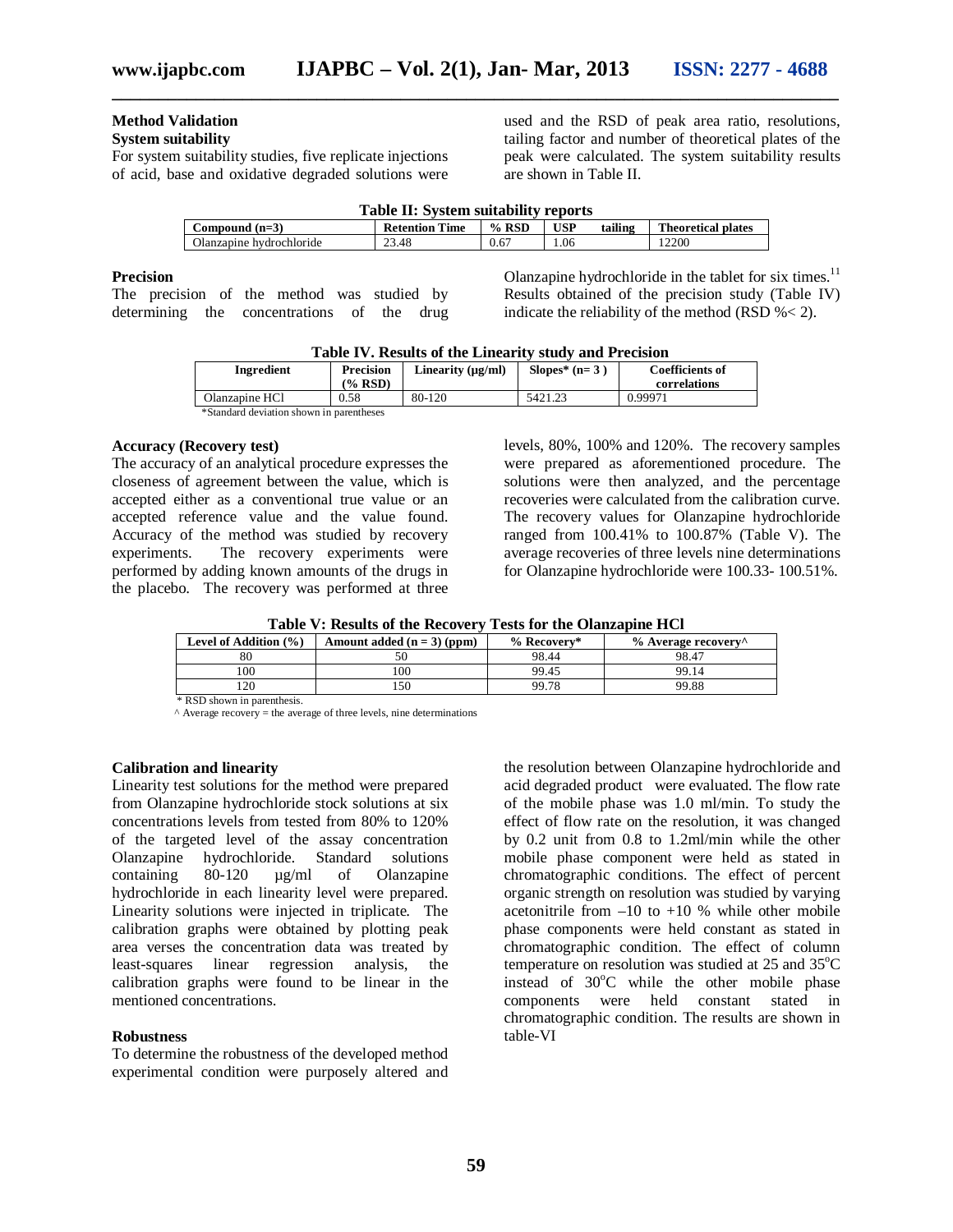| Sr. No. | <b>Parameters</b> | <b>Variations</b>                | <b>Resolutions between</b><br><b>Irinotecan HCI and base</b><br>degraded product |
|---------|-------------------|----------------------------------|----------------------------------------------------------------------------------|
|         | Temperature       | $25^{\circ}$ C<br>$35^{\circ}$ C | 8.21<br>7.68                                                                     |
| 2       | Flow rate         | $0.8$ ml/min<br>$1.2$ ml/min     | 8.02<br>8.94                                                                     |
| 3       | Mobile phase      | $40.5$ ml<br>49.5 ml             | 3.7<br>3.3                                                                       |

**Table VI: Results of robustness study**

#### **LOD and LOQ (Sensitivity)**

A series of solutions in the range 0.14–1.3% of the assay concentration (40 μg mL−1) were prepared by dilution of the standard solutions. Each solution (20 μL) was injected five times, the areas were measured for the drug peak, and the standard deviation for the five injections was calculated for each concentration. On the basis of data obtained, the standard deviation was calculated and these values were used for calculation of the LOD and LOQ. The results are shown in table-VII

#### **Table VII: Results of the LOD and LOQ**

|              | ΩĐ | ഹ |
|--------------|----|---|
| HCl<br>$-20$ |    |   |

#### **Stability of analytical solution**

The stability of the standard solutions and the sample solutions was tested at intervals of 24, 48 and 72 h. The stability of solutions was determined by comparing results of the assay of the freshly prepared standard solutions. The RSD for the assay results determined up to 72 h for Olanzapine hydrochloride was 0.35 %. The assay values were within  $+ 2$  % after 72 h. The results indicate that the solutions were stable for 72 h at ambient temperature.

#### **CONCLUSION**

The method developed for quantitative determination of Olanzapine hydrochloride is rapid, precise, accurate and selective. The method was completely validated showing satisfactory data for all methodvalidated parameters tested. The developed method is stability indicating and can be used for assessing the stability of Olanzapine hydrochloride as bulk drugs. The developed method can be conveniently used for the assay determination of Olanzapine hydrochloride in bulk drugs and pharmaceutical dosage form.

#### **ACKNOWLEGDEMENT**

The authors are grateful to University Grant Commission (UGC) New Delhi for financial support and thankful to Merck Ltd. India for gift samples of Olanzapine hydrochloride.



**Fig. 1: A Typical Chromatogram of Olanzapine Sample Preparation**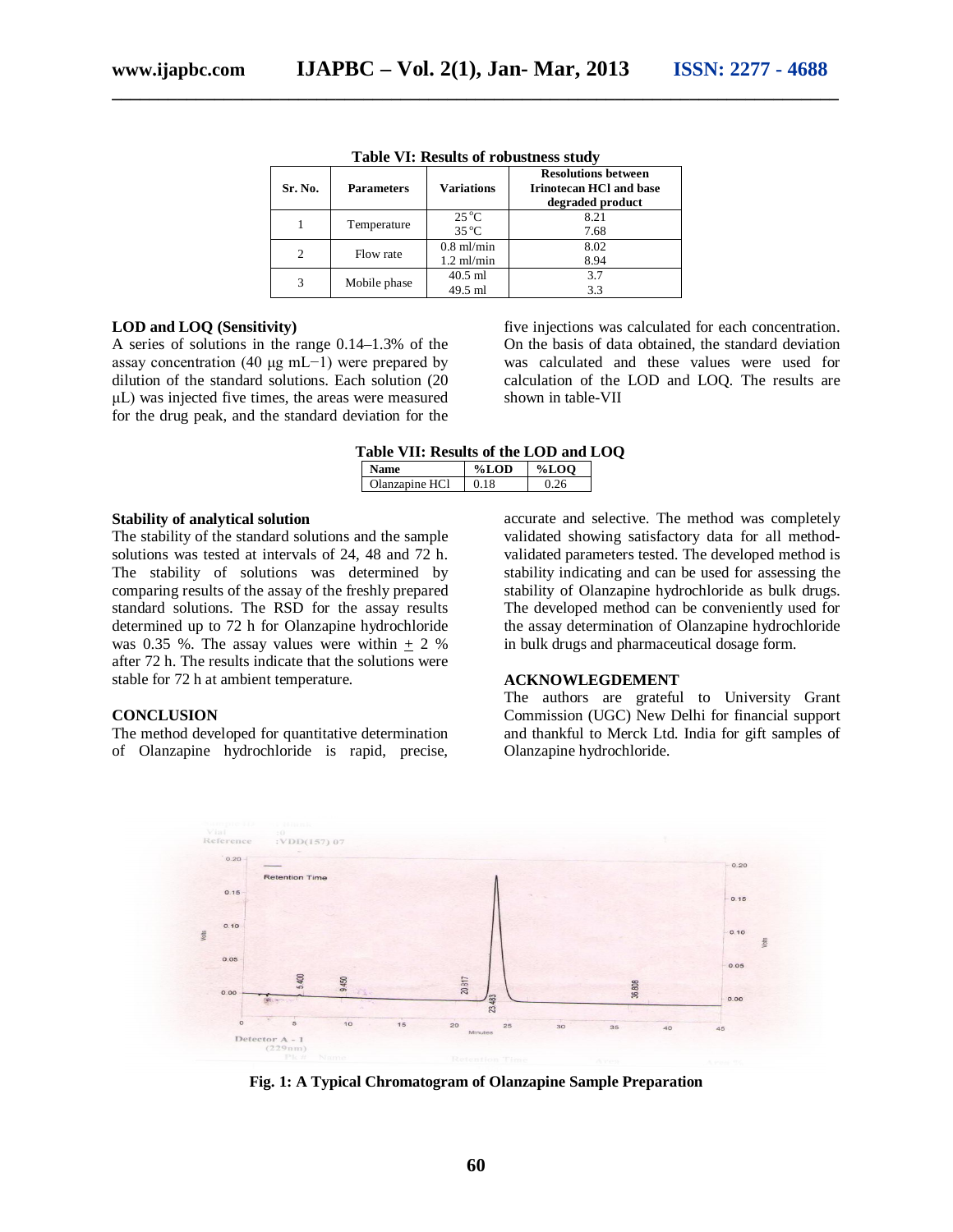

**\_\_\_\_\_\_\_\_\_\_\_\_\_\_\_\_\_\_\_\_\_\_\_\_\_\_\_\_\_\_\_\_\_\_\_\_\_\_\_\_\_\_\_\_\_\_\_\_\_\_\_\_\_\_\_\_\_\_\_\_\_\_\_\_\_\_\_\_\_\_\_\_\_\_\_\_\_\_**

**Fig. 2:A Typical Chromatogram of Olanzapine Standard Preparation**



**Fig. 3: A Typical Chromatogram of** *Olanzapine* **Acid Degradation**



**Fig. 4: A Typical Chromatogram of Olanzapine Alkali Degradation**